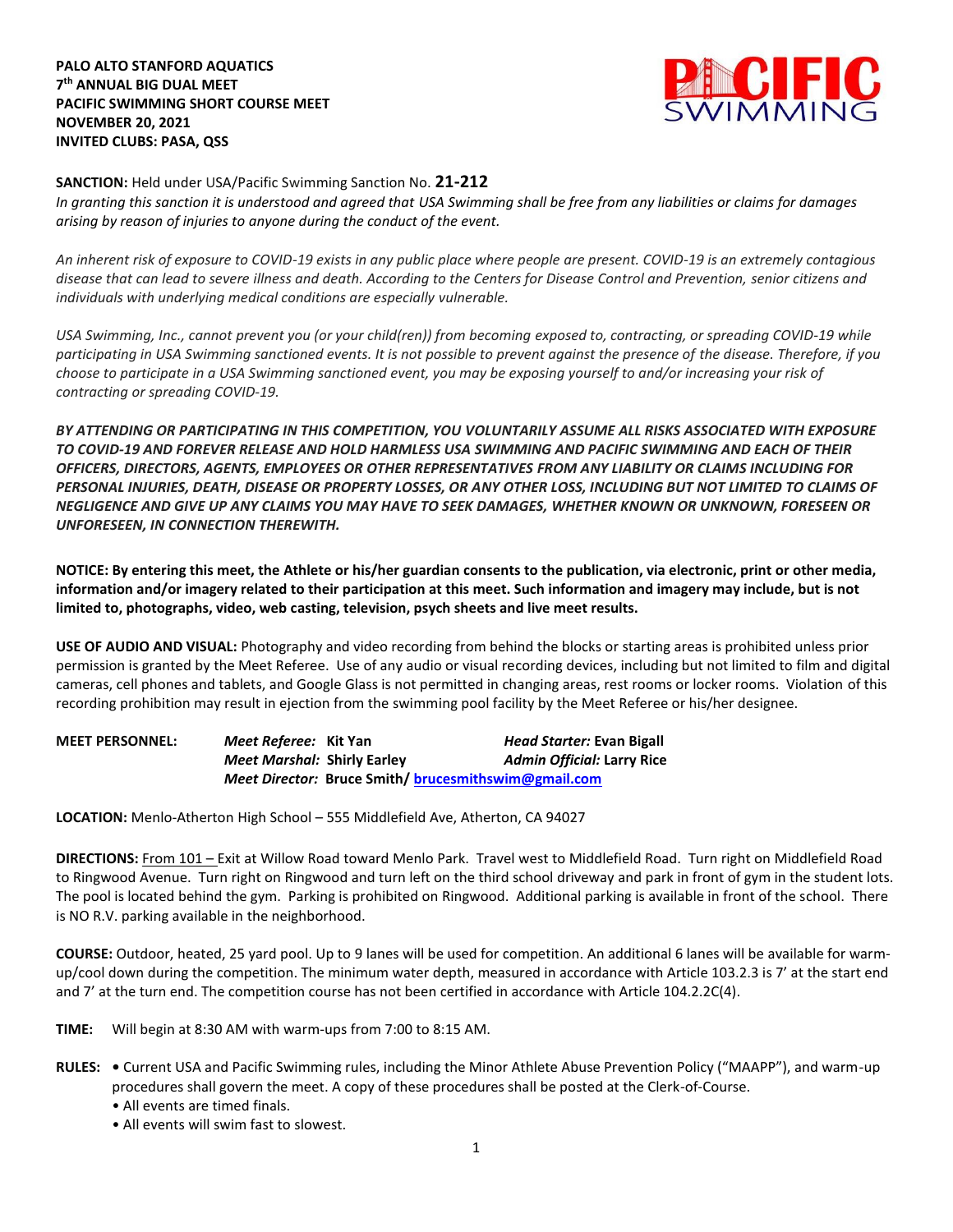- Athletes may compete in **a maximum of 3 individual events.**
- Entries will be accepted until the number of splashes reaches the estimated timeline, per the "Four-Hour Rule," based on the athletes age and gender.
- If local conditions warrant it the Meet Referee, with the concurrence of the Meet Director, may require a mandatory scratch down.
- The local facilities guidelines, restrictions, and interpretation of the local public health guidelines shall be followed at this meet.
- **All coaches and deck officials must wear their USA Swimming membership cards in a visible manner.**

**UNACCOMPANIED ATHLETES:** Any USA-S athlete-member competing at the meet must be accompanied by a USA Swimming member-coach for the purposes of athlete supervision during warm-up, competition and warm-down. If a coach-member of the athlete's USA-S Club does not attend the meet to serve in said supervisory capacity, it is the responsibility of the athlete or the athlete's legal guardian to arrange for supervision by a USA-S member-coach. The Meet Director or Meet Referee may assist the athlete in making arrangements for such supervision; however, it is recommended that such arrangements be made in advance of the meet by the athlete's USA-S Club Member-Coach.

**RACING STARTS:** Athletes must be certified by a USA-S member-coach as being proficient in performing a racing start, or must start the race in the water. It is the responsibility of the athlete or the athlete's legal guardian to ensure compliance with this requirement.

**RESTRICTIONS:** • Smoking and the use of other tobacco products is prohibited on the pool deck, in the locker rooms, in spectator seating, on standing areas and in all areas used by swimmers, during the meet and during warm-up periods.

- Sale and use of alcoholic beverages is prohibited in all areas of the meet venue.
- No glass containers are allowed in the meet venue.
- No propane heater is permitted except for snack bar/meet operations.
- All shelters must be properly secured.
- Deck changes are prohibited.

• Destructive devices, to include but not limited to, explosive devices and equipment, firearms (open or concealed), blades, knives, mace, stun guns and blunt objects are strictly prohibited in the swimming facility and its surrounding areas. If observed, the Meet Referee or his/her designee may ask that these devices be stored safely away from the public or removed from the facility. Noncompliance may result in the reporting to law enforcement authorities and ejection from the facility. Law enforcement officers (LEO) are exempt per applicable laws.

• Operation of a drone, or any other flying apparatus, is prohibited over the venue (pools, Athlete/Coach areas, Spectator areas, and open ceiling locker rooms) any time Athletes, Coaches, officials and/or Spectators are present.

**ELIGIBILITY:** • Athletes must be current members of USA-S and enter their name and registration number on the meet entry card as they are shown on their Registration Card. If this is not done, it may be difficult to match the athlete with the registration and times database. The meet host will check all athlete registrations against the SWIMS database and if not found to be registered, the Meet Director shall accept the registration at the meet (a \$10 surcharge will be added to the regular registration fee). Duplicate registrations will be refunded by mail.

• Meet is open to qualified Athletes registered with PASA or QSS. Unattached Athletes participating with PASA or QSS are eligible to compete.

• Athletes 13/Over are eligible to enter this meet. There is no proof of time. Entry times should be the Athlete's actual time and not the minimum standard.

• Athletes 11 and 12 years of age shall meet the PC Senior Open time standard as outlined by Pacific Swimming time verification procedures. No refunds shall be given if a time cannot be proven.

- Athletes under the age of 11 years are not eligible to compete.
- Entries with **"NO TIME" will be ACCEPTED**,
- Athletes with a disability are welcome to attend this meet and should contact the Meet Director or Meet Referee regarding any special accommodations on entry times and seeding per Pacific Swimming policy.
- The Athlete's age will be the age of the Athlete on the first day of the meet.

**ENTRY FEES:** \$35 per athlete. One check must be made by each club, payable to the host. Checks must be hand delivered to the meet director on the day of the meet.